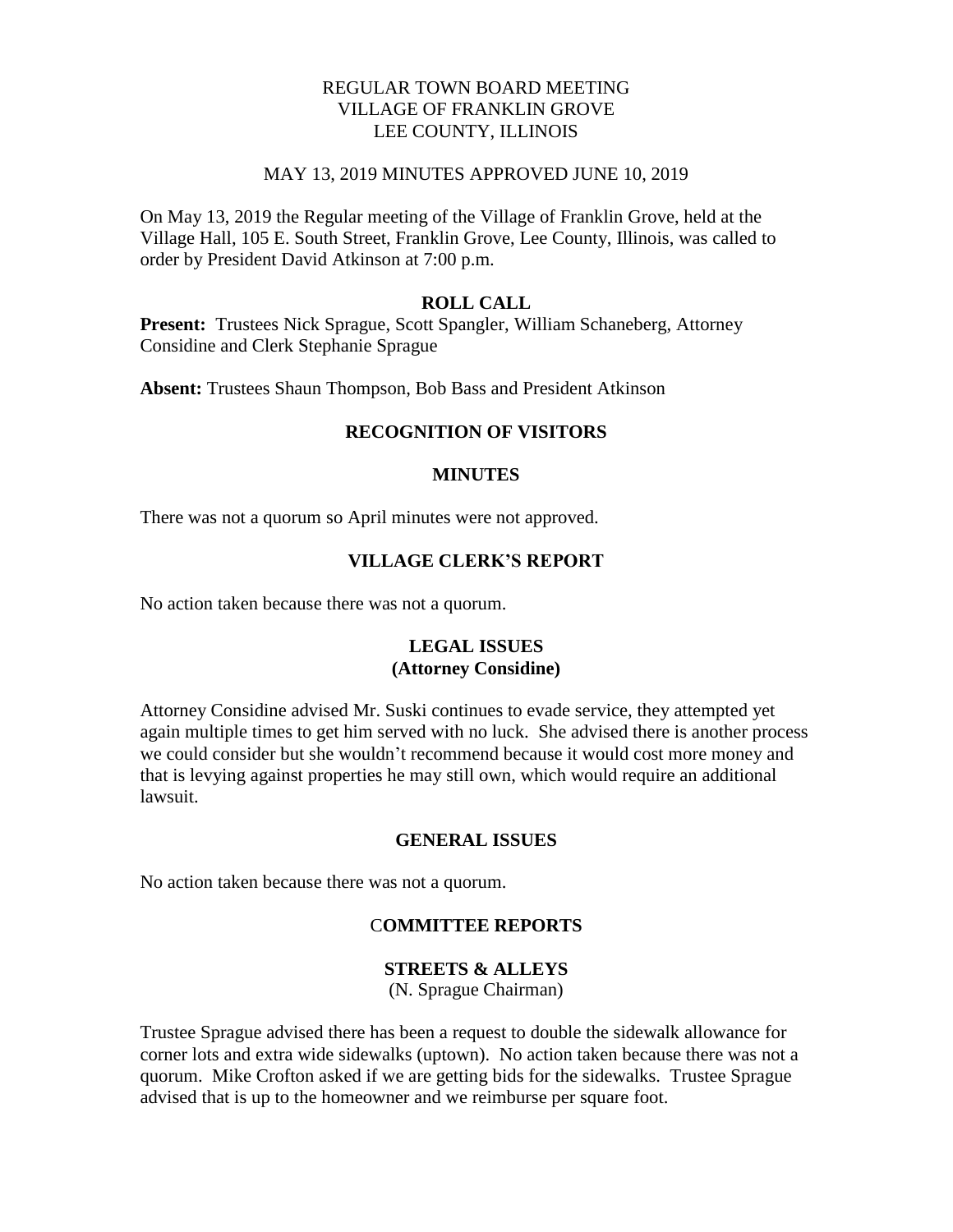#### **WATER & SEWER**

#### (R. Miller, Public Works Superintendent)

Ron Miller informed the board the Route 38 project going along pretty good; boil orders came back okay, they didn't use 3-8" valves, they didn't have to shut down the 8" line. The sewer plant had problems with the sand filter, gear reducer for clarifier. They had Bellini's make the parts and it was a 50% savings of what new parts would have been. He has been in touch with the EPA to see about reducing the sample requirements. Ron advised the creek bank is being reinforced with concrete and they are going to raise the far side up with dirt.

Ron also informed the board the leak at the park is not a small leak, it is a big leak to the shelter faucet.

# **COMMUNITY DEVELOPMENT**

(B. Bass Chairman)

None

#### **FINANCE AND INSURANCE COMMITTEE** (S. Thompson Chairman)

None

#### **PROPERTIES**

(W. Schaneberg Chairman)

None

#### **TOURISM**

(S. Spangler Chairman)

Trustee Spangler informed the board it rained during the car show, they were expecting 60 participants ended up with 37, they had a good assortment, paid out \$108 for the 50/50 drawing, people had a good time. Scott stated the streets didn't get swept, Ron advised he is injured and he is the only authorized operator of the street sweeper per the agreement. Scott advised the flags didn't get put up and it was noticed. Ron apologized that he overlooked the flags.

#### **HISTORIC PRESERVATION/EARLY WARNING**

(S. Spangler Chairman)

None

#### **OTHER**

Marilyn Spangler advised they are working on getting an estimate for the sidewalk lights and a light by the flag pole. The park board would like four lights for the sidewalk, they are still available from City of Rochelle, they are \$100 a piece and we would need someone to pick them up. Ron Miller suggested talking to Paul Erisman to see about using their trailer. Kathy Yocum will be able to tell them where to go and who they need to talk to to get them picked up. Clerk Sprague advised as soon as the bills are approved to be paid, she will have the check ready.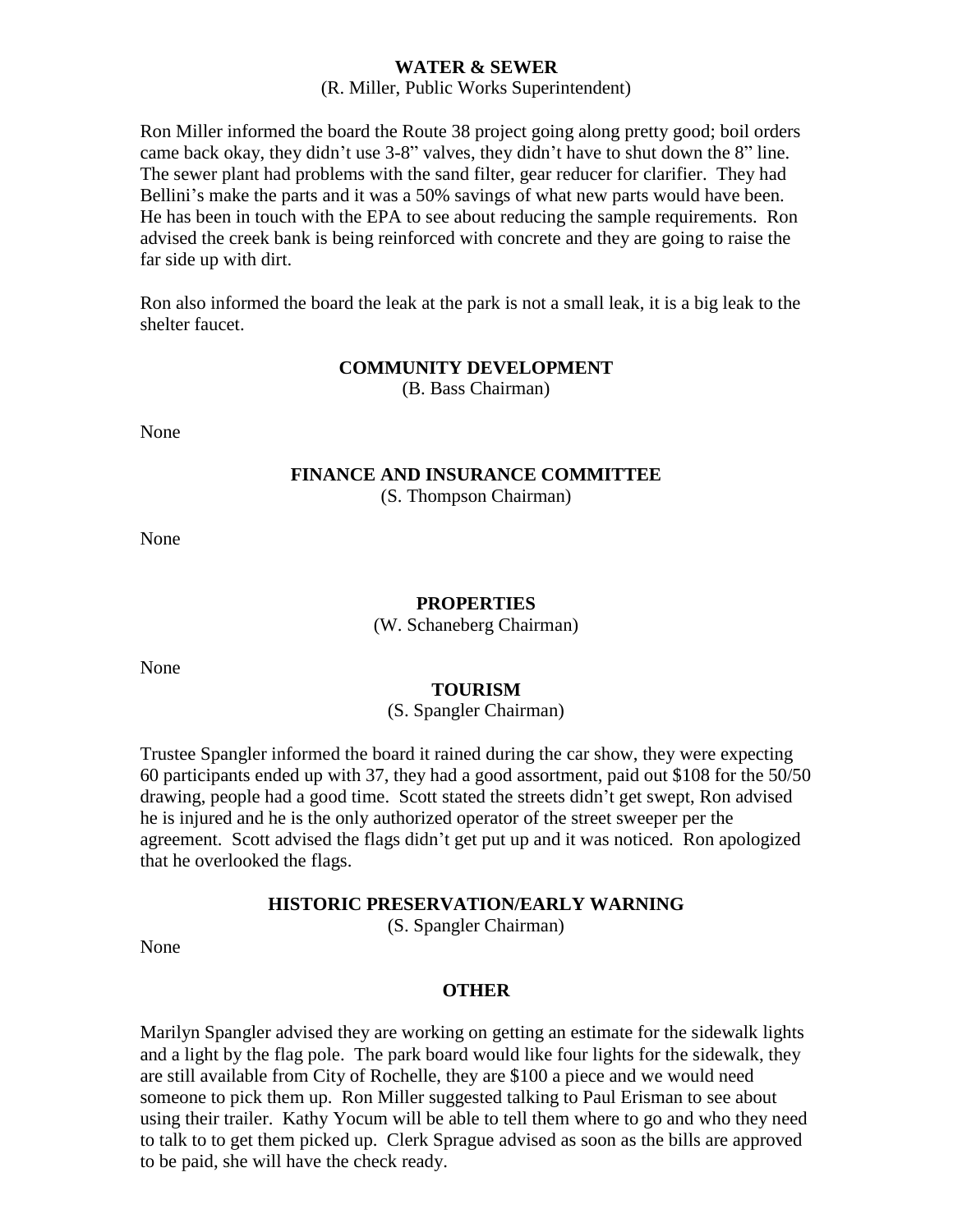Marilyn also suggested we have someone from the Village board attend the school board meetings to let them know we are extremely interested in the athletic field.

Trustee Schaneberg asked if the road at the park will be repaired when the trucks are done hauling everything at the park. Trustee Sprague said they will repair the road after they are done.

#### **ADJOURNED SINE DI**

As no further business was brought before the board, the meeting ended at 7:24 p.m.

# **ADMINISTRATION OF OATH**

Village Clerk Stephanie Sprague administered the Oath of Office to newly elected Village Trustee Michael Crofton

#### **ROLL CALL**

**Present:** Trustees Nick Sprague, Scott Spangler, Mike Crofton, Attorney Considine and Clerk Stephanie Sprague

**Absent:** Trustee Shaun Thompson and President Atkinson

# **RECOGNITION OF VISITORS**

John Lauer addressed the board and informed them they recently purchased the Rooney building and they are in the process of converting it to a restaurant/family friendly sports bar. They are very excited and renovating while keeping the historical aspects in place. For a starting point for the hours of operation, John is requesting the ordinance be changed to 6am-1am Monday thru Saturday, and 10am-10pm on Sunday.

**Note:** President Atkinson arrived at 7:36pm.

**Note:** Trustee Shaun Thompson arrived at 7:46pm.

# **ADMINISTRATION OF OATH**

Village Clerk Stephanie Sprague administered the Oath of Office to re-elected Village Trustee Shaun Thompson.

# **VILLAGE CLERK'S REPORT**

**Motion** made by N. Sprague, seconded by S. Spangler to pay bills, late bills and make necessary transfers. Passed: 4/0

# **LEGAL ISSUES (Attorney Considine)**

# **POLICE REPORT**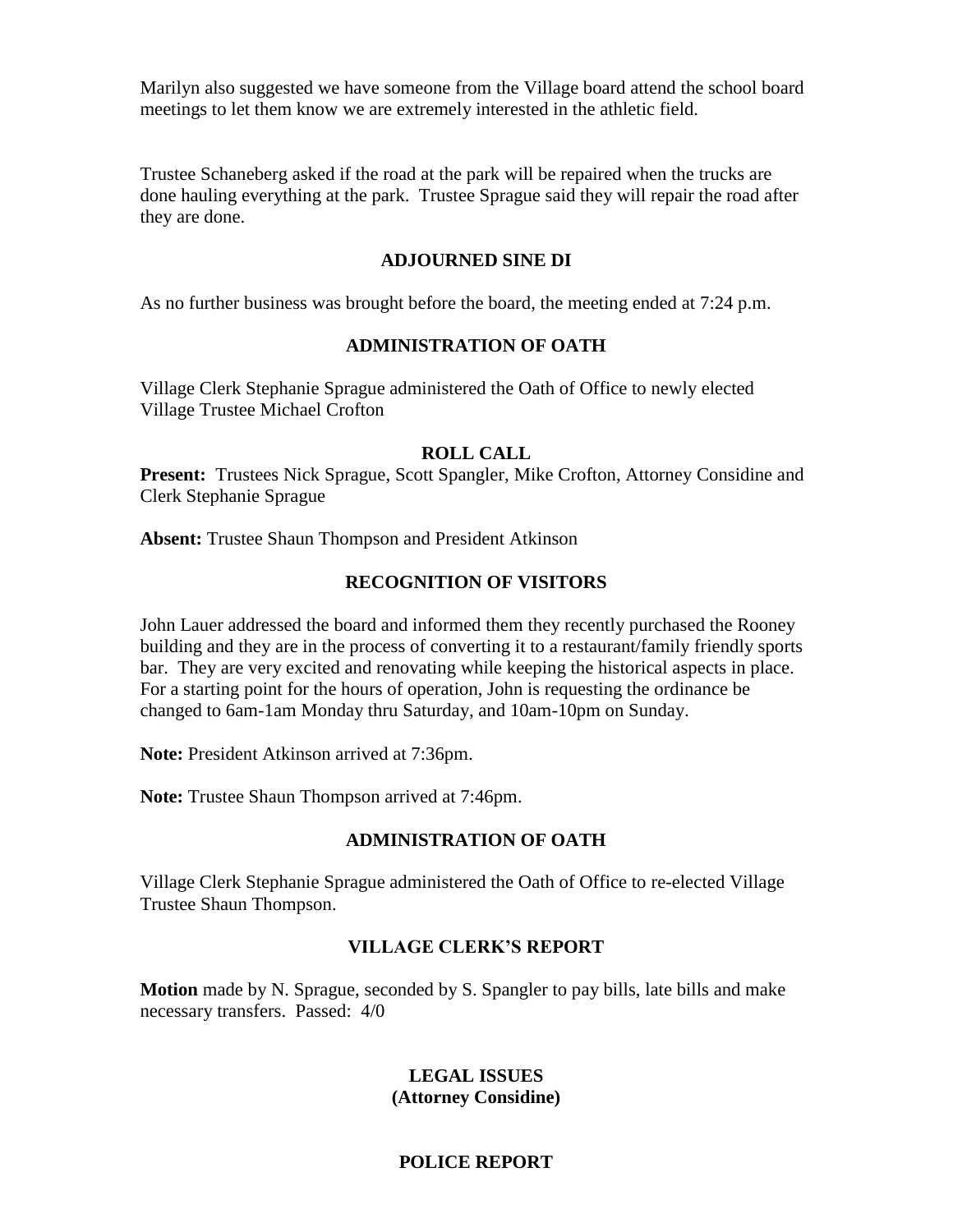Miles on the police  $car - 701$ Complaints/Calls for Service – 16 Traffic Stops  $-6$ Traffic Arrest  $-4$ Traffic Warnings – 7 Accidents – 1 Assist other Agency  $-1$ Investigation  $-1$ 

# **GENERAL ISSUES**

**Motion** made by S. Spangler, seconded by S. Thompson for the Fee Schedule to remain the same. Passed: 4/0

**Motion** made by M. Crofton, seconded by N. Sprague for Mike Crofton to be the chairman over water and sewer, and Willy Schaneberg to be the zoning board president. Passed: 4/0

**Motion** made by N. Sprague, seconded by S. Spangler to allow Rooney's Bar and Grill to serve alcohol from 6am-1am Monday thru Saturday, and 11am to 10pm on Sunday. Passed: 4/0

# C**OMMITTEE REPORTS**

#### **STREETS & ALLEYS**

None

# **WATER & SEWER**

(M. Crofton chairman)

President Atkinson advised Trustee Crofton we are in need of a new/used truck for the water/sewer department.

President Atkinson also advised our tractor needs a clutch, which will be around \$3,000.

# **COMMUNITY DEVELOPMENT**

None

# **FINANCE AND INSURANCE COMMITTEE**

(S. Thompson Chairman)

None

#### **PROPERTIES**